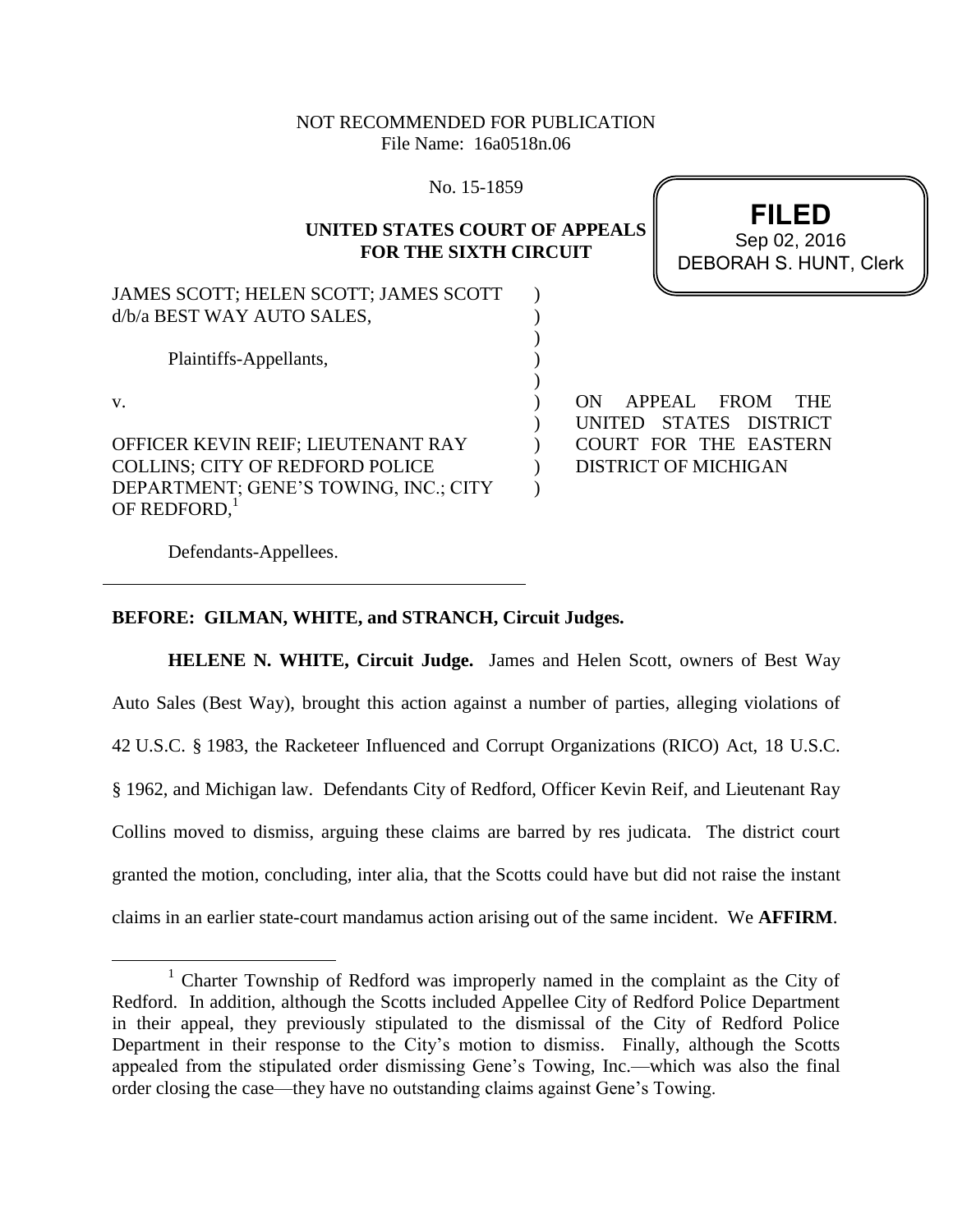**I.**

## **A. Allegations**

 $\overline{a}$ 

Best Way, a business licensed to sell used cars, scrapped automobiles, and auto parts, purchases junk cars from independent-contractor tow-truck drivers and other sources. On February 2, 2012, officers from the Western Wayne Auto Theft Unit  $(WWATU)^2$  executed a search warrant at Best Way, and at the home of James and Helen Scott, Best Way's owners. The warrant was issued based on an affidavit by WWATU member and Redford Police Officer Defendant Kevin Reif (Reif), attesting, among other things, that Best Way had sold stolen vehicles for scrap money. The Scotts contend that the warrant contained material omissions and misrepresentations, that police purposely searched their home when the Scotts were not there, and that, although the warrant did not mention a safe or authorize the seizure of cash, police seized \$180,000 from the Scotts' safe but reported the amount of cash seized from the safe as only \$100. During the search, Lieutenant Ray Collins (Collins), a Michigan State Police Officer and Reif's supervisor on the task force, allegedly said, "Let's take everything so we can make sure he won't be able to open for business on Monday." (Compl., PID 3–4, 9.)

Following the search and seizure, the Wayne County Prosecutor's Office denied the WWATU's request for an arrest warrant for James Scott. The Scotts allege that WWATU officers thereafter continued to investigate "in a way that would harass and damage" the Scotts, specifically by soliciting tow-truck drivers to testify against the Scotts, and offering the drivers immunity in an effort to fabricate evidence. The State Attorney General's Office then also declined to prosecute.

<sup>2</sup> WWATU and the Downriver Area Narcotics Organization (DRANO) are part of a multi-jurisdictional group of police forces that investigate drug and auto-theft offenses.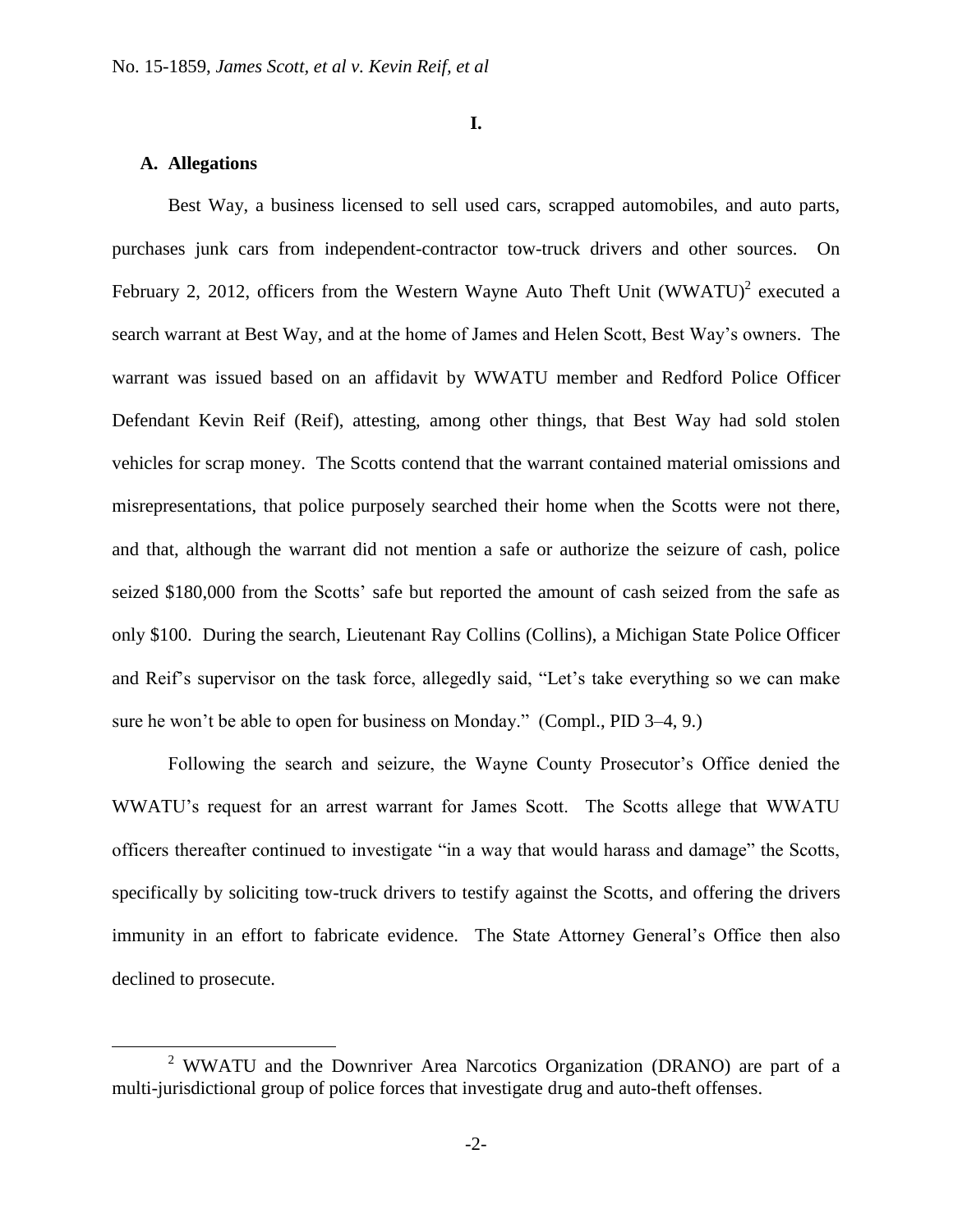The Scotts allege that their business has suffered as a result of these actions because towtruck drivers "will no longer do business with [Best Way] for fear of arrest, prosecution or retaliation by the officers." (*Id.*, PID 10.) The Scotts also contend police have refused to return the property seized during the raid, including sixteen luxury vehicles, six trucks, and the alleged \$180,000 cash. They also allege they cannot retrieve the vehicles unless they pay storage fees in excess of \$50,000.<sup>3</sup>

#### **B. State Mandamus Action**

 $\overline{a}$ 

On April 20, 2012, the Scotts filed a petition for a writ of mandamus in the Wayne County Circuit Court against Reif, Collins, unnamed police officers, the State of Michigan, and the Michigan State Police Department, seeking the return of property seized during the execution of the search warrants, punitive damages for Reif's material omissions and misrepresentations in the warrant affidavit, and further "damages for intentional infliction of emotional and financial distress and interference with contractual relations resulting from" the searches and seizures. (Mandamus Pet., PID 482–502.) Following a hearing on July 10th, the court ruled in the defendants' favor from the bench, orally granting the motion for summary disposition because the case involved disputed facts—including that the police claimed to have returned all the items and not to have taken \$180,000 in the first instance—and thus the defendants had no clear legal duty to act, which precluded granting the writ. On July 17, 2012, the court issued an order granting the motion, dismissing the complaint with prejudice, and "dispos[ing] of all pending claims and clos[ing] the case." (Order, PID 505–06.)

 $3$  At argument, the parties informed the court that, per a settlement agreement, the Scotts received their property from Gene's Towing without paying storage fees.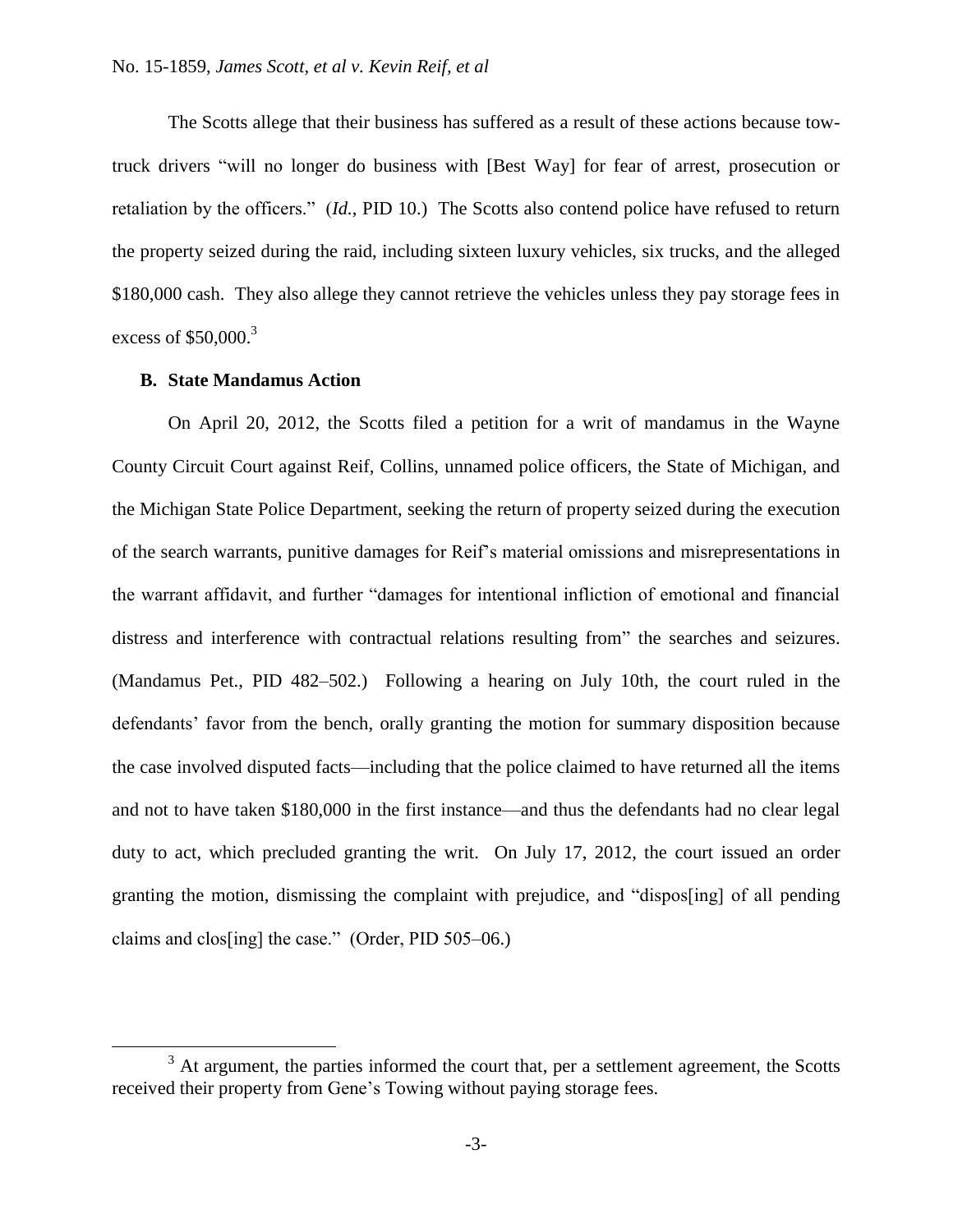$\overline{a}$ 

On August 6, 2012, the Scotts filed motions for reconsideration and to amend their complaint to add claims for violations of § 1983 and state law. The Scotts sought reconsideration on the basis that they had not had an opportunity to amend their pleadings, noting that their additional claims potentially could be barred by res judicata in a future action.

The court denied the motion for reconsideration without a hearing. *Scott v. Mich. State Police Dep't*, No. 312378, 2013 WL 6670855, at \*2 (Mich. Ct. App. Dec. 17, 2013) (per curiam). At a hearing on the motion to amend, the Scotts argued, inter alia, that the parties had acknowledged at the prior hearing that the plaintiffs had other claims, and that refusal to allow amendment could result in a "substantial possibility" that their claims would be barred by res judicata in a future action. (Sept. 14 Hr'g, PID 960, 965–66.) The court, noting that plaintiffs had "stipulated to the entry of an order dismissing the case with prejudice and stipulated that the order [would] dispose of all pending claims and close the case," concluded there was nothing to amend and denied the motion.<sup>4</sup>  $(Id., PID 966-70.)$ 

The Michigan Court of Appeals affirmed the denial of mandamus and of the motions. *See generally Scott*, 2013 WL 6670855. With respect to the motions, the court held that the trial court's decision to deny the motion to amend was reasonable because the Scotts did not seek to amend their complaint until twenty days after "the order dismissing the case was entered, even though they were clearly aware of other potential claims and the trial court's concerns regarding mandamus," and even "stipulated to the order closing the case." *Id.* at \*4. The court also upheld

<sup>&</sup>lt;sup>4</sup> Although the court referred to this as a stipulated order, the order was "Stipulated as to form and approved for entry." (Order, PID 506.) In Michigan, a stipulation as to form—rather than form and substance—concedes only that the order correctly embodies the ruling of the court. *See In re Peter Solomon Marital Trust*, No. 239232, 2003 WL 21920387, at \*2 (Mich. Ct. App. Aug. 12, 2003). "It does not imply that the party necessarily agrees with the court's decision." *Id.* Nonetheless, the plaintiffs did stipulate to dismissal with prejudice.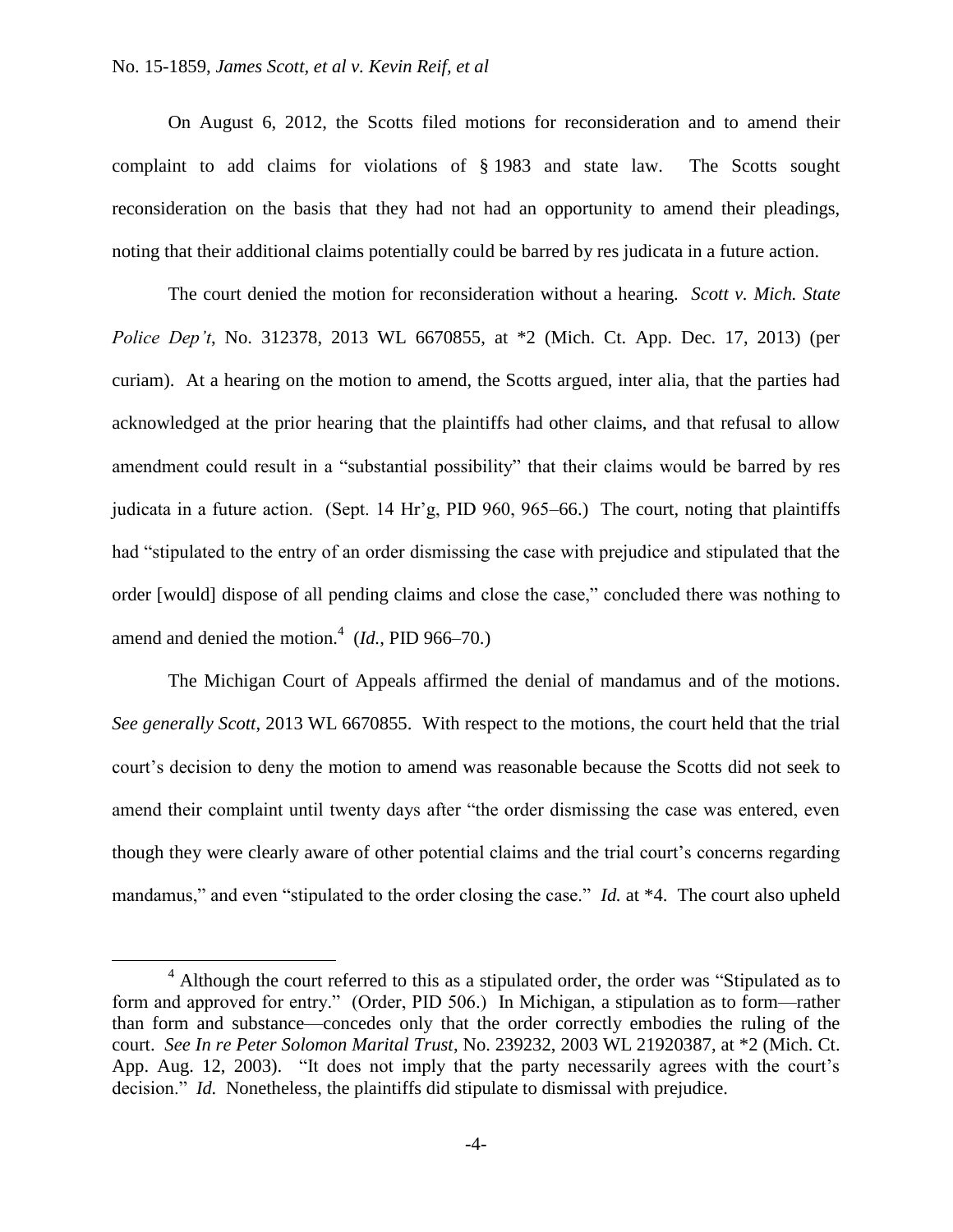the trial court's denial of the Scotts' motion for reconsideration, reasoning, inter alia, that "because plaintiffs' res judicata argument could have been brought before the trial court's original order, the trial court was under no obligation to consider plaintiffs' new legal theory." *Id.* at \*5.

#### **C. Federal Case**

On February 10, 2014, the Scotts filed the instant action in the U.S. District Court for the Eastern District of Michigan, alleging violations of state law, § 1983, and the RICO Act. The complaint's factual allegations are nearly identical to those in the state mandamus action, with some added allegations that WWATU officers continued to investigate after the search in a manner that harassed the Scotts. The complaint names as defendants Reif, Collins, the State of Michigan, a number of cities participating in DRANO, John and Jane Doe officers participating in the WWATU, and Gene's Towing.

After a number of parties had been dismissed without prejudice by stipulation, Reif, the City of Redford Police Department, the City of Redford, and Collins moved for judgment on the pleadings under Federal Rule of Civil Procedure 12(c), arguing the Scotts' claims are barred by res judicata. Following a hearing, the district court granted the motions to dismiss.

The Scotts moved for reconsideration, arguing, inter alia, that the district court erred when it failed to address their argument that Michigan Court Rule 3.301(B)—a rule they contend makes joinder of claims permissive, but not mandatory in extraordinary writs actions—rendered res judicata inapplicable. They also filed a motion for permission to file an interlocutory appeal if the district court denied their motion for reconsideration.

The district court denied both motions on March 31, 2015, concluding with respect to the motion for reconsideration "that Plaintiffs are re-hashing the same arguments made in their

-5-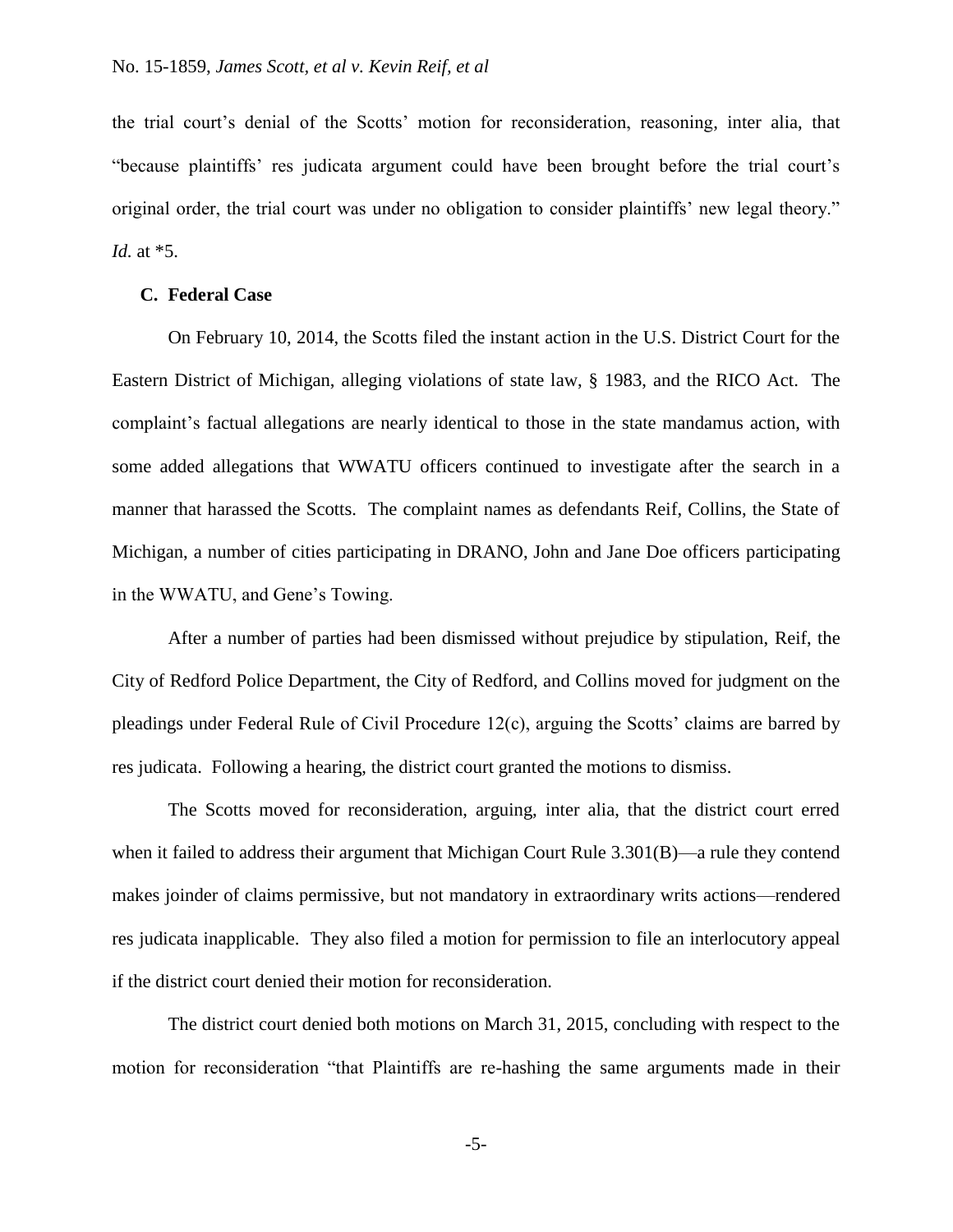$\overline{a}$ 

previous submissions to the Court [and] have not demonstrated a palpable defect by which the Court was misled." (Order, PID 1543–46.) Thereafter, the parties stipulated to the dismissal of the majority of the remaining defendants.

On April 29, 2015, a magistrate judge denied the Scotts' final pending motion before the court, a motion to amend the complaint to add four new defendants. The parties then stipulated to dismissal of the last remaining defendant, Gene's Towing, Inc. This appeal followed.<sup>5</sup>

#### **II.**

As a preliminary matter, the Scotts have defended against hypothetical challenges to our jurisdiction that might be raised because they stipulated to dismissal of the final defendant in the case and because a number of defendants were dismissed without prejudice. Appellees, however, do not challenge jurisdiction. And because the Scotts concede that all dismissed claims are now time-barred, any challenge would lack merit.<sup>6</sup>

 $5$  On July 20, 2015, the Scotts appealed from the final order in the case and "all orders" thereunder." (Notice of Appeal, PID 1698.)On August 14, 2015, they amended the Notice of Appeal to appeal the final order and "all orders thereunder in the above action" except the stipulated dismissals. (PID 1707–08.)

<sup>&</sup>lt;sup>6</sup> Because an order "that adjudicates fewer than all the claims or the rights and liabilities of fewer than all the parties" is not necessarily final, *see* Fed. R. Civ. P. 54(b), courts have held that a district court's decision is not final where some of the defendants were dismissed without prejudice. *See Arrow Gear Co. v. Downers Grove Sanitary Dist.*, 629 F.3d 633, 636 (7th Cir. 2010); *Morton Int'l, Inc. v. A.E. Staley*, 460 F.3d 470, 476–77 (3d Cir. 2006). However, where, as here, the appellants concede their claims dismissed without prejudice are time-barred, courts have found that dismissals without prejudice do not render an action non-final. *See Arrow Gear Co.*, 629 F.3d at 636–37; *Tiernan v. Devoe*, 923 F.2d 1024, 1031 (3d Cir. 1991). In addition, although "[g]enerally, a plaintiff who requests or consents to the dismissal of his action cannot appeal that dismissal because it is not an involuntary adverse judgment," *Dearth v. Mukasey*, 516 F.3d 413, 415 (6th Cir. 2008), that rule is not applicable where "the dismissal is with prejudice and 'designed only to expedite review' of a prior order having the effect of a dismissal," *Laczay v. Ross Adhesives, a Div. of Conros Corp.*, 855 F.2d 351, 354 (6th Cir. 1988).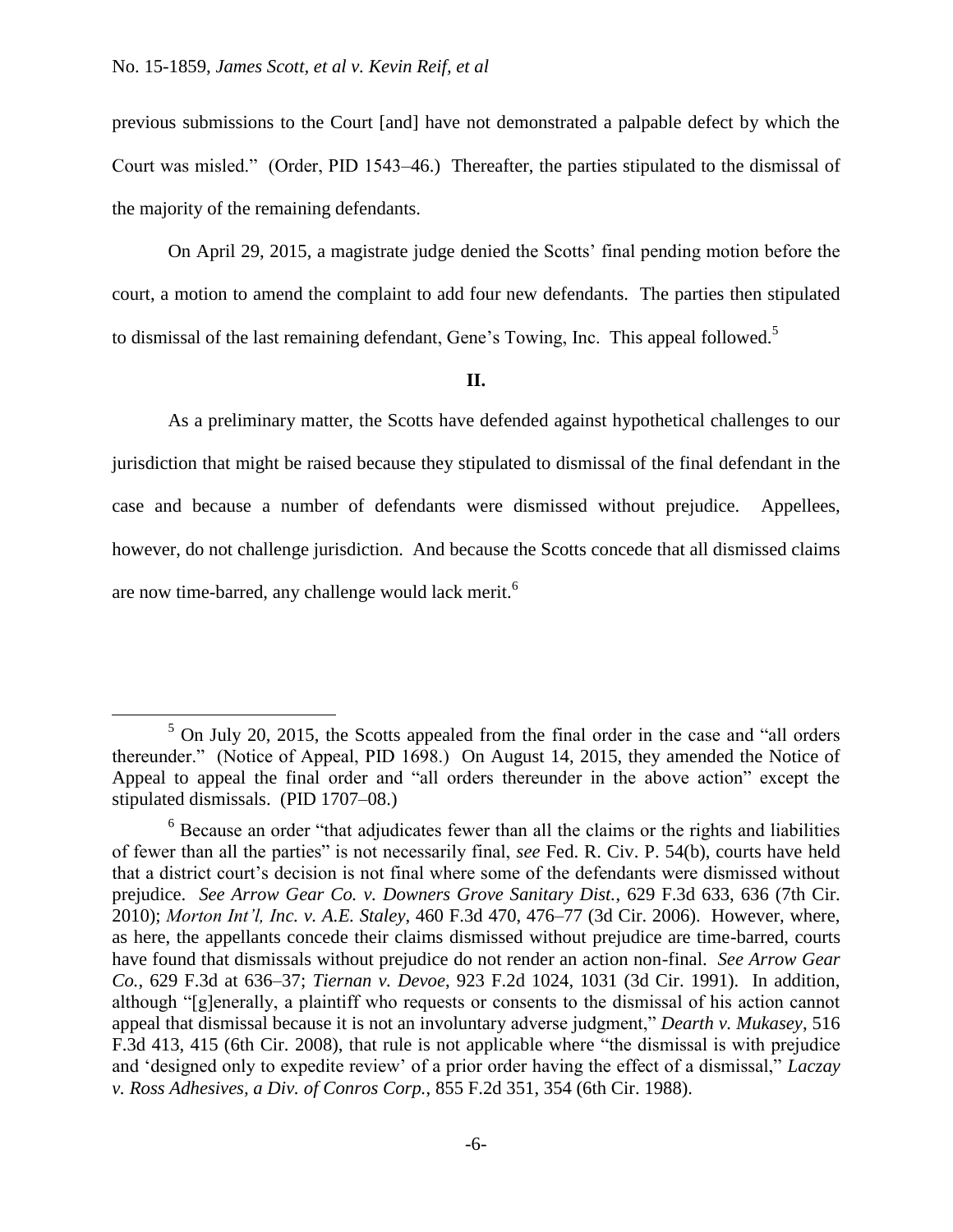### **III.**

The Scotts argue the district court erred in granting Defendants' 12(c) motions and finding their claims barred by res judicata.

## **A.**

This court reviews de novo a district court's decision to grant a motion for judgment on the pleadings under Federal Rule of Civil Procedure 12(c). *Rush v. Mac*, 792 F.3d 600, 603 (6th Cir. 2015). In conducting this inquiry, the "court may take judicial notice of other court proceedings without converting the motion into one for summary judgment." *See Buck v. Thomas M. Cooley Law Sch.*, 597 F.3d 812, 816 (6th Cir. 2010).

When determining the preclusive effect of a state-court judgment, federal courts must look to that state's law and give the "judgment the same preclusive effect as would be given that judgment under the law of the State in which the judgment was rendered." *Migra v. Warren City School Dist.*, 465 U.S. 75, 81 (1984); *Young v. Twp. of Green Oak*, 471 F.3d 674, 680 (6th Cir. 2006). Under Michigan law, res judicata, or claim preclusion, bars a subsequent action when "(1) the prior action was decided on the merits, (2) both actions involve the same parties or their privies, and (3) the matter in the second case was, or could have been, resolved in the first." *Adair v. State*, 680 N.W.2d 386, 396 (Mich. 2004).

#### **B.**

In their opening brief on appeal, the Scotts concede the state-court mandamus action was decided on the merits. (Scotts' Br. 41 ("The Michigan trial court decided the state court action on the merits, and the Michigan Court of Appeals affirmed the decision.").) Thus, we do not address this issue, notwithstanding the Scotts' belated attempt to contest it at oral argument. *See Demyanovich v. Cadon Plating & Coatings, L.L.C.*, 747 F.3d 419, 434 n.6 (6th Cir. 2014) ("By failing to present any facts or argument relating to his . . . claim in his opening brief,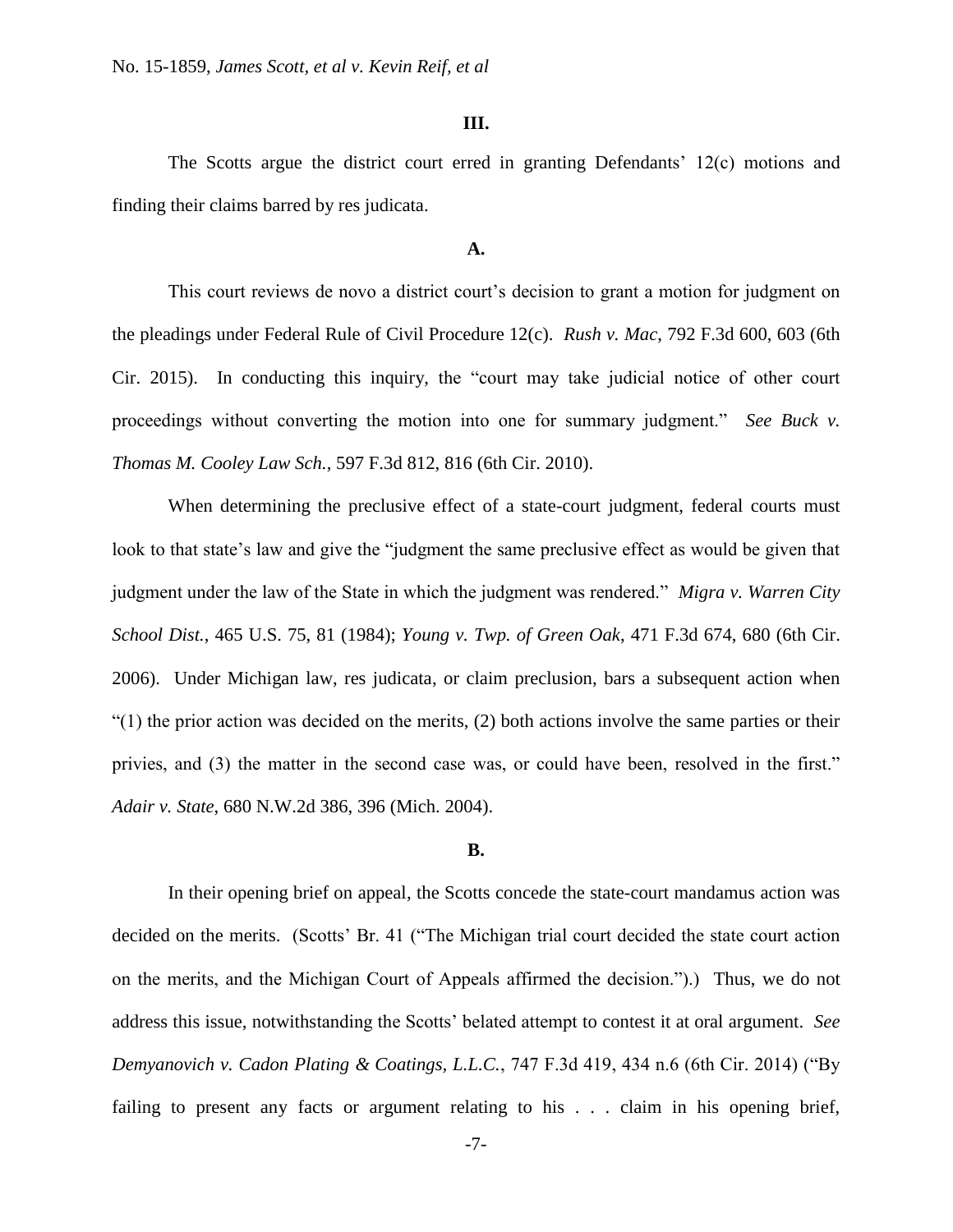Demyanovich has waived the claim on appeal."); *Enertech Elec., Inc. v. Mahoning Cty. Comm'rs*, 85 F.3d 257, 259 (6th Cir. 1996) ("Ilssues not raised in appellant's opening brief will not be considered on appeal.").

Similarly, although the Scotts mention in their brief that the federal action names different defendants and contend in one cursory sentence that "Defendants do not meet the same parties or their privies requirement," (Scotts' Br. 41), they fail to support this statement with any argument or citation to authority. Further, the City of Redford—the only party granted dismissal on the basis of res judicata that was not named in the mandamus action—argued in response that it was in privity with Reif, a Redford police officer, and the Scotts did not file a reply. Thus, the Scotts' privity argument is also waived. *See McPherson v. Kelsey*, 125 F.3d 989, 995–96 (6th Cir. 1997) ("[I]ssues adverted to in a perfunctory manner, unaccompanied by some effort at developed argumentation, are deemed waived."). Accordingly, we proceed to consider the element of res judicata challenged by the Scotts on appeal—whether the instant claims could have been raised and resolved in the state mandamus action.

### **C.**

The third element of res judicata looks to whether the matter contested in the subsequent action was or could have been resolved in the first action. *Adair*, 680 N.W.2d at 396. To determine whether this element is satisfied, Michigan uses a broad "transactional" test, which "provides that the assertion of different kinds or theories of relief still constitutes a single cause of action if a single group of operative facts give rise to the assertion of relief." *Id.* at 397 (quoting *River Park, Inc. v. City of Highland Park*, 703 N.E.2d 883, 891 (Ill. 1998)). "Whether a factual grouping constitutes a transaction for purposes of res judicata is to be determined pragmatically, by considering whether the facts are related in *time, space, origin or motivation*,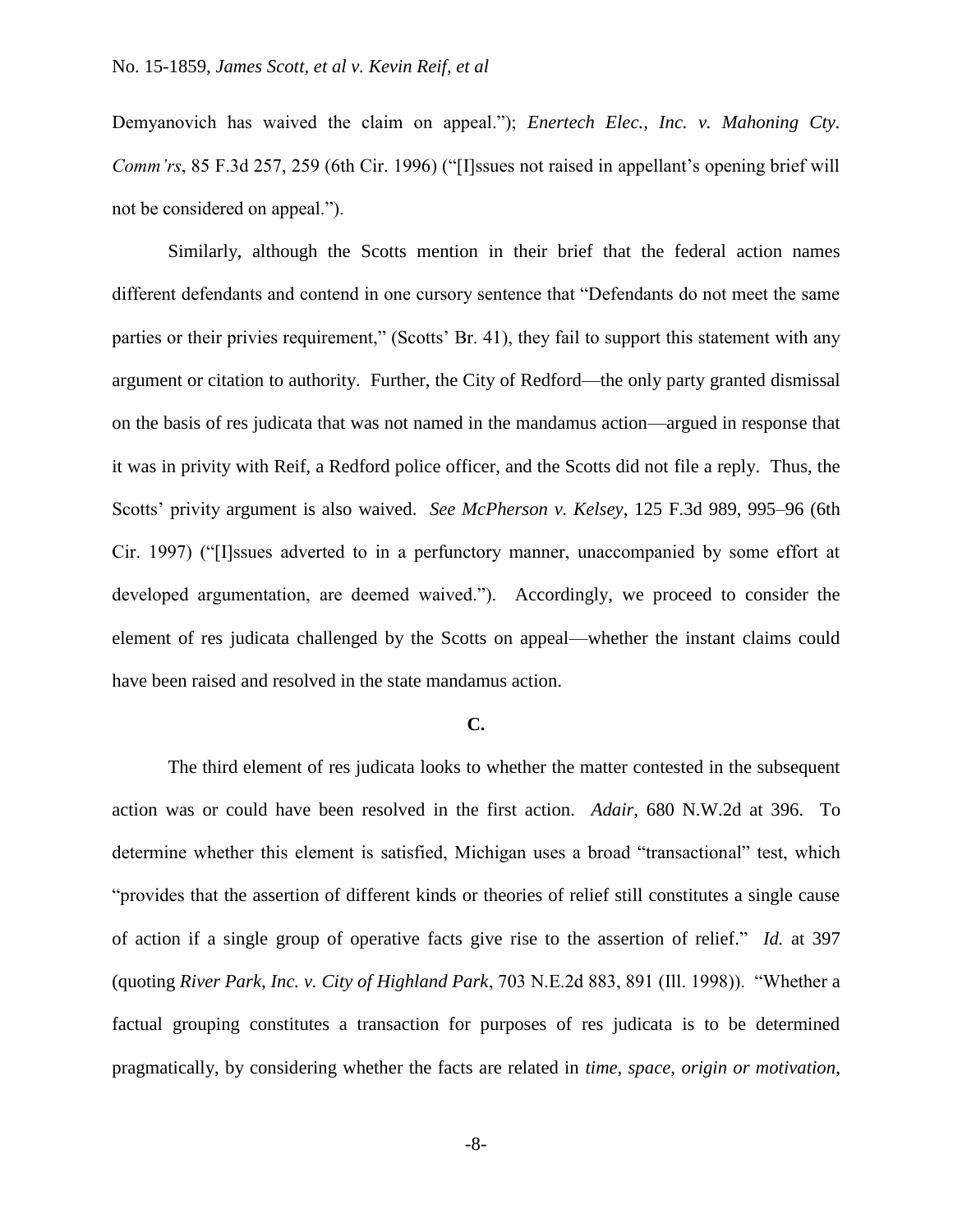[and] whether they form a convenient trial unit." *Id.* at 398 (emphasis and alteration in original) (quoting 46 Am. Jur. 2d, Judgments 533, p. 801); *see also Marketplace of Rochester Hills Parcel B, LLC v. Comerica Bank*, 871 N.W.2d 710 (Mich. 2015). Michigan courts apply res judicata broadly, barring not only claims already litigated, "but also every claim arising from the same transaction that the parties, exercising reasonable diligence, could have raised but did not." *Adair*, 680 N.W.2d at 396; *see also Dart v. Dart*, 597 N.W.2d 82, 88 (Mich. 1999); *Gose v. Monroe Auto Equip. Co.*, 294 N.W.2d 165, 167–69 (Mich. 1980).

No Michigan or federal law precluded the Scotts from asserting the instant claims in their mandamus action in state court. Michigan circuit courts are courts of general jurisdiction, Mich. Comp. Laws 600.605, and the state's mandamus rule permits joining other claims in an action for a writ of mandamus, *see* Mich. Ct. R. 3.301(B). Counts one through six and nine of the federal complaint are state- and common-law tort- and contract-based actions that "could have been resolved" in the circuit court. The circuit court also had concurrent jurisdiction over counts seven and eight, alleging § 1983 violations, *Dep't of Treasury v. Campbell*, 411 N.W.2d 722, 723 (Mich. Ct. App. 1986) (per curiam) (holding that "[s]tate courts have concurrent jurisdiction over § 1983 claims"); s*ee also Hess v. West Bloomfield Twp.*, 486 N.W.2d 628, 630–31 (Mich. 1992) (noting that the plaintiff raised both a § 1983 claim and a mandamus claim in his complaint in the circuit court), and count ten, alleging a RICO Act violation, *see Tafflin v. Levitt*, 493 U.S. 455, 458 (1990) (holding that state courts have concurrent jurisdiction over civil RICO claims).

Further, both the state mandamus petition and the federal complaint allege facts arising out of the February 2012 search of Best Way and the Scotts' home. And, although the federal complaint also states allegations regarding the subsequent related investigation, the Scotts make

-9-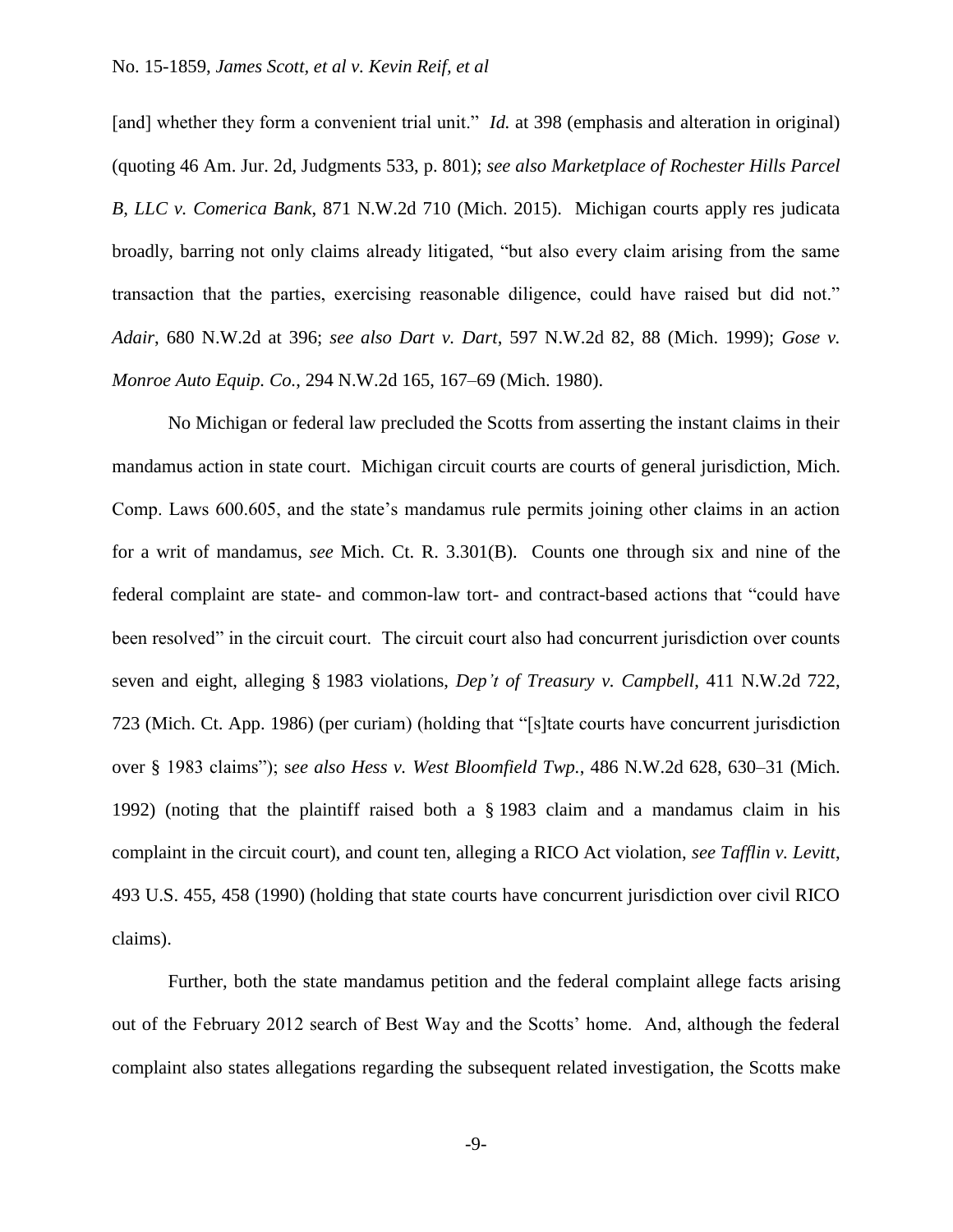$\overline{a}$ 

no argument about why these facts are not related in time or space to the search, or why they would not have made a convenient trial unit.<sup>7</sup> Rather, the Scotts contend they could not have raised the instant claims in their mandamus action because 1) the state court improperly denied them leave to amend the complaint in the mandamus action, and 2) joinder of other claims in the mandamus action was permissive, not compulsory. We address these arguments in turn.

### **1. Denial of Motion to Amend**

The Scotts argue that the instant claims could not have been resolved in the state-court action because the state court improperly denied their motion to amend. However, even assuming the state court erred in denying the Scotts' motion to amend as untimely, the Scotts offer no argument for why they could not have brought the claims at an earlier point, such as when they initiated the mandamus action, when the defendants moved for summary disposition, or at the summary disposition hearing when it became clear that the state trial court believed mandamus was not the proper remedy. Nor do they offer any authority for the proposition that the state court's denial of their motion to amend precludes application of res judicata. At argument, counsel for the Scotts conceded that "nothing stopped" the Scotts from raising the instant claims with the mandamus complaint, but asserted that what matters is the "last chance" the plaintiffs had to assert their claims. *See* Oral Arg. at 08:21-09:24. However, counsel was unable to cite any authority—and we are aware of none—to support that contention. Thus, this argument fails.

 $7$  In their brief, the Scotts also assert that some of the facts alleged in the federal complaint arose after the state court granted summary disposition in the mandamus action. However, at argument, the Scotts' counsel acknowledged those assertions do not relate to "new, separate acts of conduct" occurring after dismissal of the mandamus action. *See* Oral Arg. at 36:08-36:31, 37:00-37:36.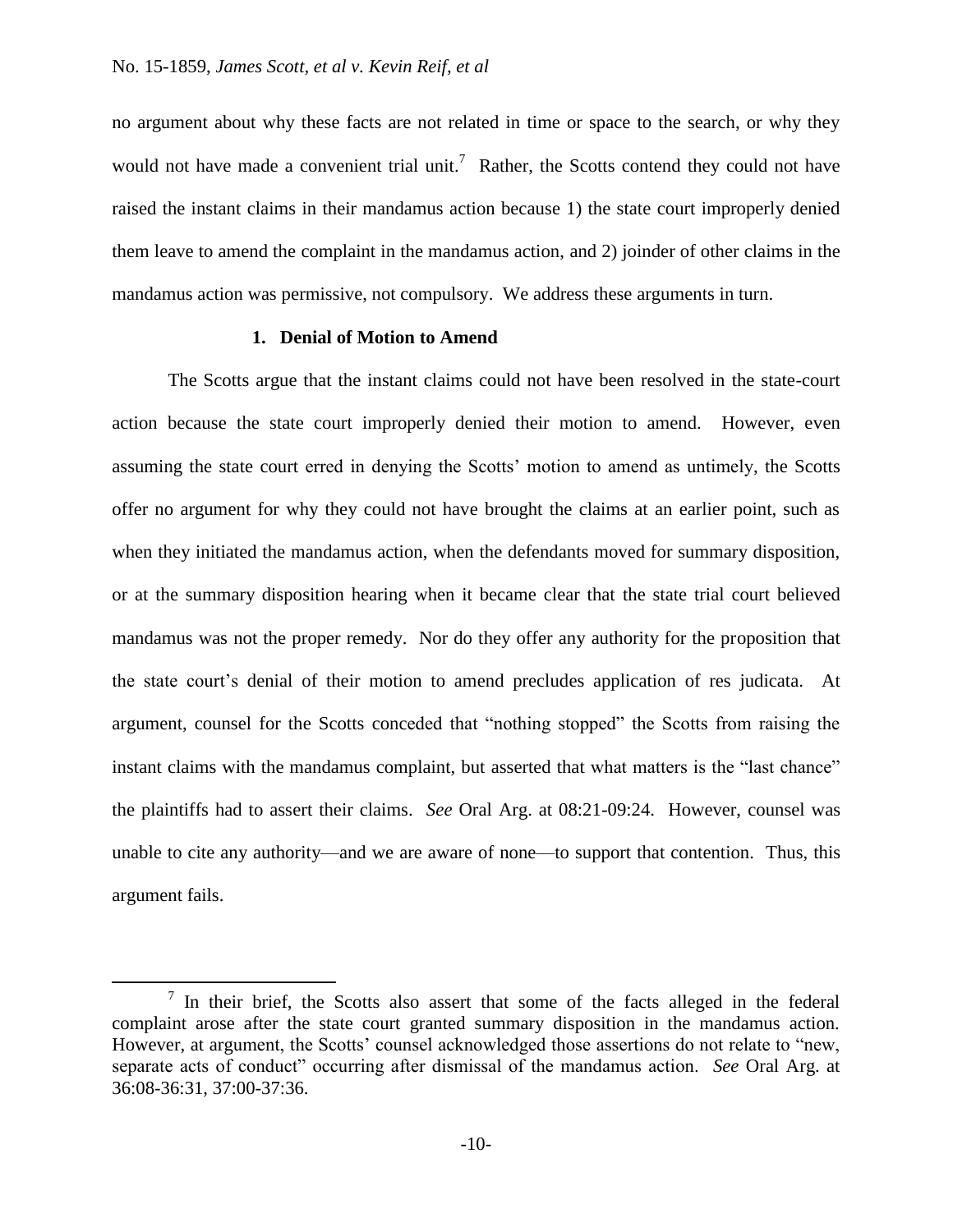## **2. Permissive Joinder**

The Scotts next argue that res judicata does not apply because, although they were permitted to join the instant claims in their mandamus action, joinder was not required. It is unclear from the Michigan Court Rules whether joinder was permissive or compulsory in this context, and Michigan courts do not appear to have addressed whether Michigan Court Rule 3.301(B), addressing joinder of claims in mandamus actions, provides for any compulsory joinder at all, or rather treats all joinder as permissive.

We need not further explore this issue, however, because Michigan courts have rejected the argument that res judicata is inapplicable where joinder of claims is not compulsory. *See, e.g.*, *Danou Tech. Park, L.L.C. v. Fifth Third Bank*, No. 309905, 2014 WL 2881028, at \*5 (Mich. Ct. App. June 24, 2014) (per curiam) (concluding that "although the [compulsory] joinder rule does not apply, Danou Technical was required to raise this claim in the earlier action under the broadly applied doctrine of res judicata"), *appeal denied sub nom. Danou Tech. Park, LLC v. Fifth Third Bank*, 856 N.W.2d 54 (Mich. 2014); *Engle v. Livonia Firefighters Union, Local 1164*, No. 244334, 2004 WL 817150, at \*1 (Mich. Ct. App. Apr. 15, 2004) (per curiam) (rejecting argument that res judicata did not apply where the plaintiff "was not required to join [the] claims under MCR 2.203(A)"); *Boland v. C.D. Barnes Assocs., Inc.*, 337 N.W.2d 581, 581– 82 (Mich. Ct. App. 1983) (holding that res judicata barred the plaintiff's claims, over dissent that argued res judicata should not apply because, in earlier action, the plaintiff was permitted but not required to raise the claim as a counterclaim); *Rinaldi v. Rinaldi*, 333 N.W.2d 61, 64 (Mich. Ct. App. 1983) (reasoning, in action for exemplary damages, that although the plaintiff "was not required under the rules to file a counterclaim . . . or cross claim" against the defendants for exemplary damages in prior action, "the principles of res judicata and collateral estoppel may,